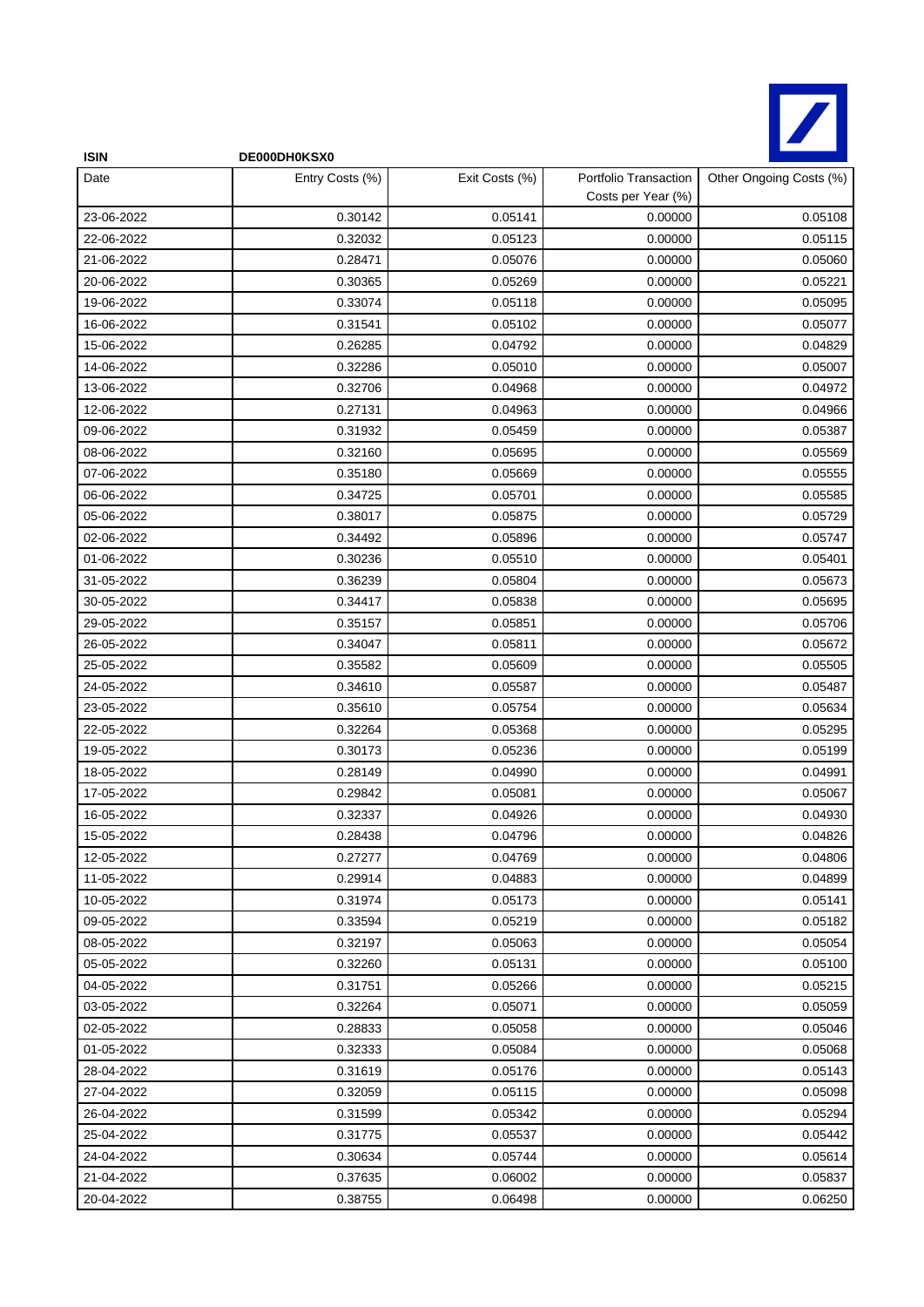| 19-04-2022 | 0.34233 | 0.06017 | 0.00000 | 0.05836 |
|------------|---------|---------|---------|---------|
| 18-04-2022 | 0.36261 | 0.05974 | 0.00000 | 0.05813 |
| 13-04-2022 | 0.40907 | 0.06394 | 0.00000 | 0.06159 |
| 12-04-2022 | 0.36225 | 0.06098 | 0.00000 | 0.05917 |
| 11-04-2022 | 0.39118 | 0.06211 | 0.00000 | 0.06009 |
| 10-04-2022 | 0.38612 | 0.06378 | 0.00000 | 0.06143 |
| 07-04-2022 | 0.34333 | 0.06192 | 0.00000 | 0.05988 |
| 06-04-2022 | 0.35317 | 0.06325 | 0.00000 | 0.06109 |
| 05-04-2022 | 0.35770 | 0.06293 | 0.00000 | 0.06071 |
| 04-04-2022 | 0.37339 | 0.06689 | 0.00000 | 0.06406 |
| 03-04-2022 | 0.39995 | 0.06930 | 0.00000 | 0.06605 |
| 31-03-2022 | 0.38908 | 0.07077 | 0.00000 | 0.06726 |
| 30-03-2022 | 0.47605 | 0.07564 | 0.00000 | 0.07147 |
| 29-03-2022 | 0.48958 | 0.07407 | 0.00000 | 0.07003 |
| 28-03-2022 | 0.38151 | 0.06780 | 0.00000 | 0.06485 |
| 27-03-2022 | 0.35787 | 0.06545 | 0.00000 | 0.06263 |
| 25-03-2022 | 0.38983 | 0.06807 | 0.00000 | 0.06507 |
| 24-03-2022 | 0.39024 | 0.06789 | 0.00000 | 0.06499 |
| 23-03-2022 | 0.41408 | 0.06817 | 0.00000 | 0.06512 |
| 22-03-2022 | 0.43510 | 0.06793 | 0.00000 | 0.06500 |
| 21-03-2022 | 0.41375 | 0.07032 | 0.00000 | 0.06689 |
| 18-03-2022 | 0.38189 | 0.07057 | 0.00000 | 0.06713 |
| 17-03-2022 | 0.45639 | 0.06969 | 0.00000 | 0.06642 |
| 16-03-2022 | 0.43458 | 0.06689 | 0.00000 | 0.06413 |
| 15-03-2022 | 0.40655 | 0.06689 | 0.00000 | 0.06403 |
| 14-03-2022 | 0.39258 | 0.06502 | 0.00000 | 0.06245 |
| 11-03-2022 | 0.41252 | 0.06553 | 0.00000 | 0.06286 |
| 10-03-2022 | 0.42276 | 0.06901 | 0.00000 | 0.06582 |
| 09-03-2022 | 0.43140 | 0.06452 | 0.00000 | 0.06212 |
| 08-03-2022 | 0.37100 | 0.06173 | 0.00000 | 0.05980 |
| 07-03-2022 | 0.33412 | 0.06101 | 0.00000 | 0.05920 |
| 04-03-2022 | 0.40080 | 0.06780 | 0.00000 | 0.06483 |
| 03-03-2022 | 0.49436 | 0.07072 | 0.00000 | 0.06725 |
| 02-03-2022 | 0.22067 | 0.07022 | 0.00000 | 0.06688 |
| 01-03-2022 | 0.24770 | 0.07880 | 0.00000 | 0.07397 |
| 28-02-2022 | 0.21332 | 0.07616 | 0.00000 | 0.07183 |
| 25-02-2022 | 0.21628 | 0.07616 | 0.00000 | 0.07177 |
| 24-02-2022 | 0.26154 | 0.07981 | 0.00000 | 0.07483 |
| 23-02-2022 | 0.22328 | 0.08696 | 0.00000 | 0.08078 |
| 22-02-2022 | 0.28658 | 0.08540 | 0.00000 | 0.07944 |
| 21-02-2022 | 0.25487 | 0.08811 | 0.00000 | 0.08175 |
| 18-02-2022 | 0.28701 | 0.08842 | 0.00000 | 0.08202 |
| 17-02-2022 | 0.21672 | 0.08711 | 0.00000 | 0.08091 |
| 15-02-2022 | 0.29161 | 0.08643 | 0.00000 | 0.08037 |
| 14-02-2022 | 0.23320 | 0.08389 | 0.00000 | 0.07818 |
| 11-02-2022 | 0.26987 | 0.08937 | 0.00000 | 0.08282 |
| 10-02-2022 | 0.25584 | 0.09328 | 0.00000 | 0.08602 |
| 09-02-2022 | 0.23677 | 0.09158 | 0.00000 | 0.08461 |
| 08-02-2022 | 0.29129 | 0.09009 | 0.00000 | 0.08336 |
| 07-02-2022 | 0.28548 | 0.09183 | 0.00000 | 0.08484 |
| 04-02-2022 | 0.26088 | 0.09470 | 0.00000 | 0.08723 |
| 03-02-2022 | 0.27765 | 0.08197 | 0.00000 | 0.07661 |
| 02-02-2022 | 0.22840 | 0.08150 | 0.00000 | 0.07621 |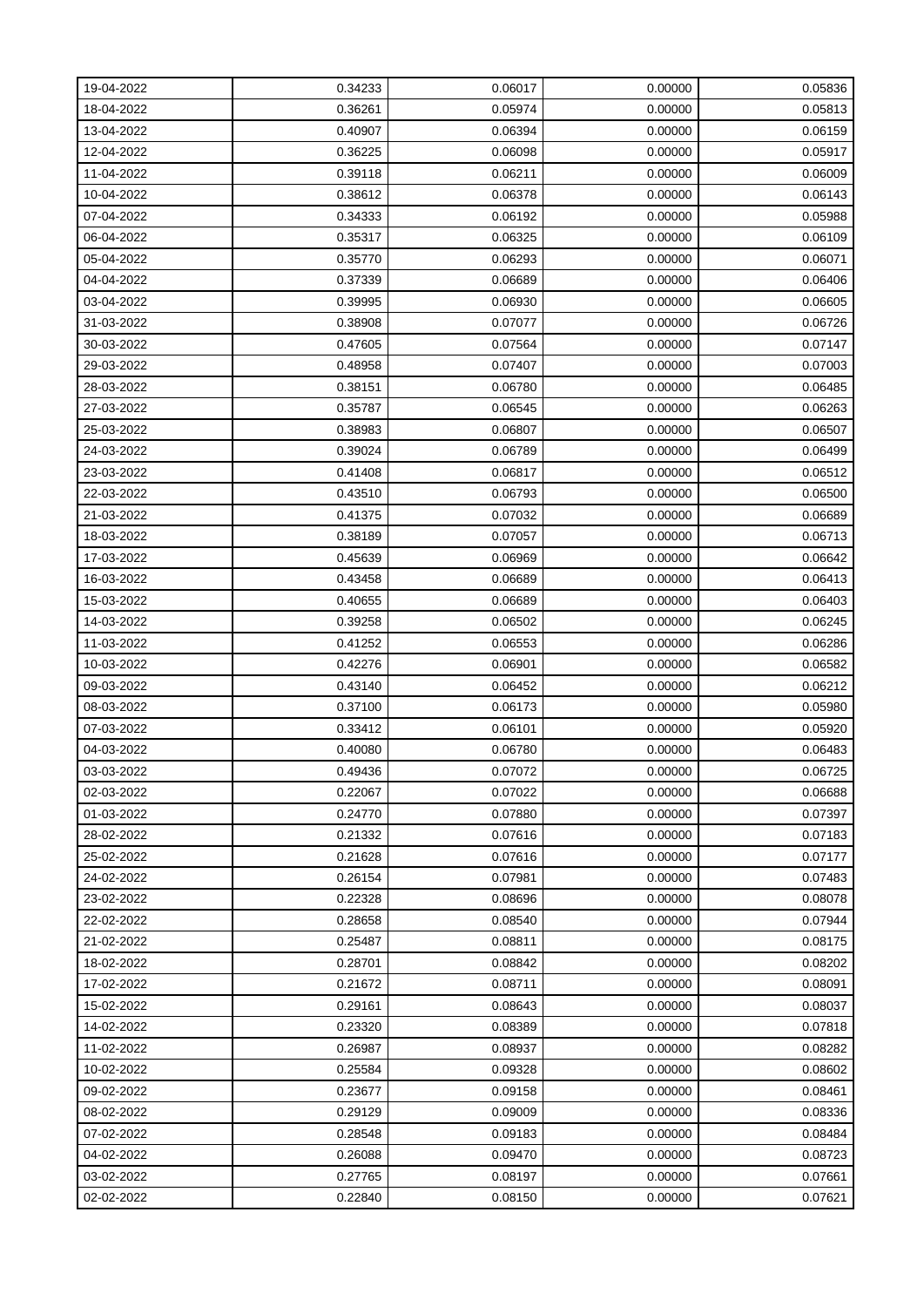| 01-02-2022 | 0.27877 | 0.07968 | 0.00000 | 0.07469 |
|------------|---------|---------|---------|---------|
| 31-01-2022 | 0.24972 | 0.07435 | 0.00000 | 0.07022 |
| 28-01-2022 | 0.24319 | 0.07283 | 0.00000 | 0.06911 |
| 27-01-2022 | 0.25578 | 0.07587 | 0.00000 | 0.07157 |
| 26-01-2022 | 0.20461 | 0.08137 | 0.00000 | 0.07614 |
| 25-01-2022 | 0.24777 | 0.08183 | 0.00000 | 0.07651 |
| 24-01-2022 | 0.29067 | 0.08403 | 0.00000 | 0.07839 |
| 21-01-2022 | 0.26296 | 0.08425 | 0.00000 | 0.07850 |
| 20-01-2022 | 0.29911 | 0.08532 | 0.00000 | 0.07944 |
| 19-01-2022 | 0.22974 | 0.08489 | 0.00000 | 0.07905 |
| 18-01-2022 | 0.30397 | 0.08857 | 0.00000 | 0.08216 |
| 17-01-2022 | 0.31015 | 0.09132 | 0.00000 | 0.08446 |
| 14-01-2022 | 0.32987 | 0.09407 | 0.00000 | 0.08671 |
| 13-01-2022 | 0.33462 | 0.09398 | 0.00000 | 0.08659 |
| 12-01-2022 | 0.22548 | 0.08621 | 0.00000 | 0.08013 |
| 11-01-2022 | 0.30126 | 0.08489 | 0.00000 | 0.07906 |
| 10-01-2022 | 0.22995 | 0.08403 | 0.00000 | 0.07834 |
| 07-01-2022 | 0.22192 | 0.08217 | 0.00000 | 0.07680 |
| 06-01-2022 | 0.22755 | 0.08117 | 0.00000 | 0.07594 |
| 05-01-2022 | 0.25191 | 0.08123 | 0.00000 | 0.07602 |
| 04-01-2022 | 0.27781 | 0.08078 | 0.00000 | 0.07560 |
| 03-01-2022 | 0.21157 | 0.08453 | 0.00000 | 0.07874 |
| 31-12-2021 | 0.28208 | 0.08347 | 0.00000 | 0.07801 |
| 30-12-2021 | 0.23115 | 0.08117 | 0.00000 | 0.07598 |
| 29-12-2021 | 0.23786 | 0.07930 | 0.00000 | 0.07438 |
| 28-12-2021 | 0.28103 | 0.08224 | 0.00000 | 0.07683 |
| 27-12-2021 | 0.22150 | 0.08091 | 0.00000 | 0.07572 |
| 23-12-2021 | 0.27934 | 0.08157 | 0.00000 | 0.07626 |
| 22-12-2021 | 0.21760 | 0.07874 | 0.00000 | 0.07389 |
| 21-12-2021 | 0.28206 | 0.08026 | 0.00000 | 0.07519 |
| 20-12-2021 | 0.26096 | 0.07831 | 0.00000 | 0.07361 |
| 17-12-2021 | 0.27208 | 0.08278 | 0.00000 | 0.07733 |
| 16-12-2021 | 0.26146 | 0.08117 | 0.00000 | 0.07597 |
| 15-12-2021 | 0.20109 | 0.07849 | 0.00000 | 0.07372 |
| 14-12-2021 | 0.25800 | 0.07880 | 0.00000 | 0.07393 |
| 13-12-2021 | 0.23219 | 0.07831 | 0.00000 | 0.07359 |
| 10-12-2021 | 0.27118 | 0.07899 | 0.00000 | 0.07415 |
| 09-12-2021 | 0.20149 | 0.08117 | 0.00000 | 0.07596 |
| 08-12-2021 | 0.20306 | 0.07675 | 0.00000 | 0.07205 |
| 07-12-2021 | 0.23361 | 0.07704 | 0.00000 | 0.07248 |
| 06-12-2021 | 0.20167 | 0.07924 | 0.00000 | 0.07435 |
| 03-12-2021 | 0.26545 | 0.07918 | 0.00000 | 0.07431 |
| 02-12-2021 | 0.27361 | 0.08084 | 0.00000 | 0.07572 |
| 01-12-2021 | 0.20767 | 0.08039 | 0.00000 | 0.07525 |
| 30-11-2021 | 0.24953 | 0.08292 | 0.00000 | 0.07739 |
| 29-11-2021 | 0.20659 | 0.07800 | 0.00000 | 0.07326 |
| 26-11-2021 | 0.23019 | 0.07722 | 0.00000 | 0.07265 |
| 25-11-2021 | 0.19094 | 0.07452 | 0.00000 | 0.07041 |
| 24-11-2021 | 0.24015 | 0.07463 | 0.00000 | 0.07045 |
| 23-11-2021 | 0.25910 | 0.07710 | 0.00000 | 0.07259 |
| 22-11-2021 | 0.20947 | 0.07800 | 0.00000 | 0.07334 |
| 19-11-2021 | 0.20617 | 0.08000 | 0.00000 | 0.07497 |
| 18-11-2021 | 0.27997 | 0.08065 | 0.00000 | 0.07551 |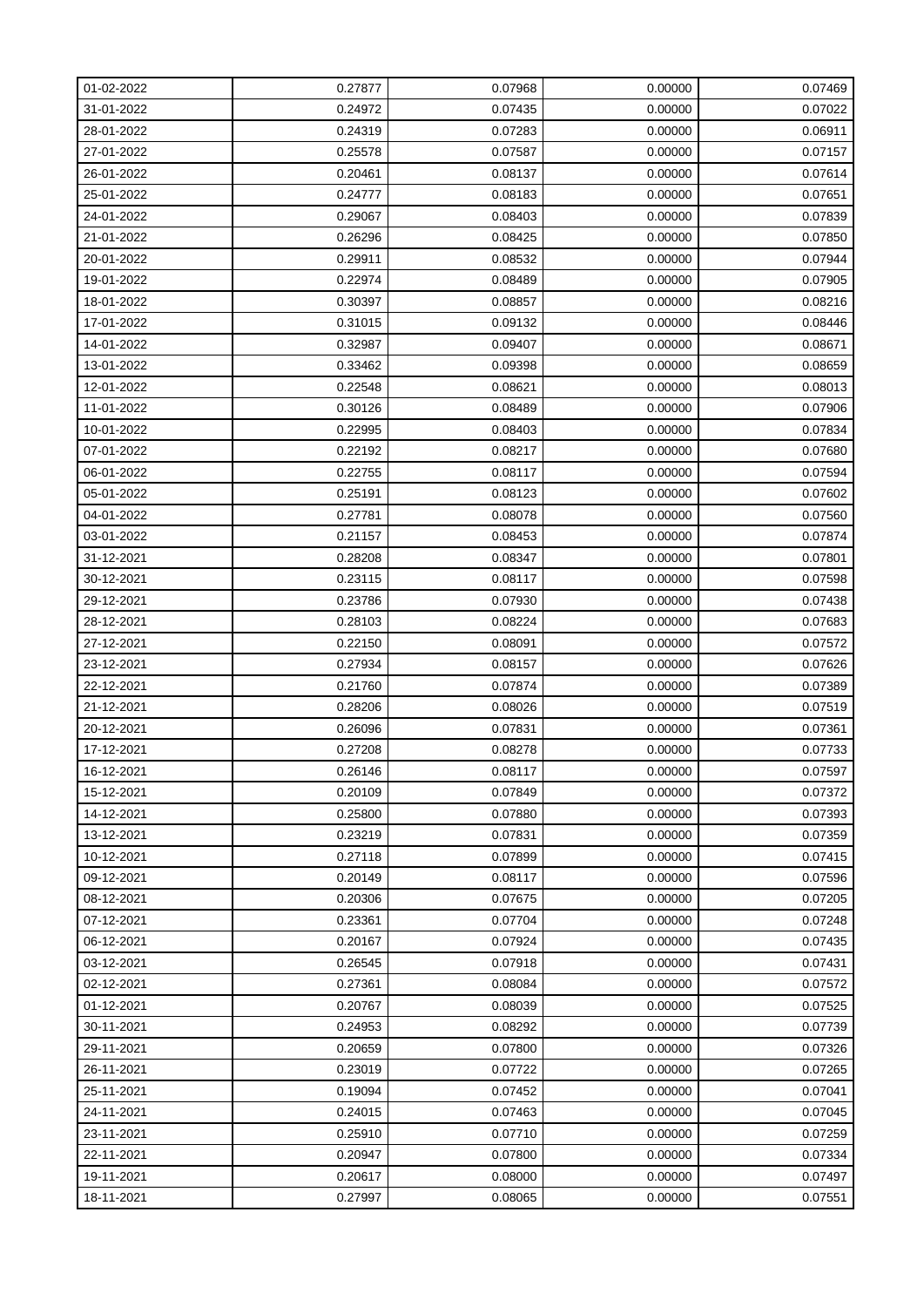| 17-11-2021 | 0.23080 | 0.07994 | 0.00000 | 0.07496 |
|------------|---------|---------|---------|---------|
| 16-11-2021 | 0.27671 | 0.08278 | 0.00000 | 0.07730 |
| 15-11-2021 | 0.23485 | 0.08865 | 0.00000 | 0.08219 |
| 12-11-2021 | 0.26395 | 0.08834 | 0.00000 | 0.08194 |
| 11-11-2021 | 0.27655 | 0.08993 | 0.00000 | 0.08327 |
| 10-11-2021 | 0.24116 | 0.09814 | 0.00000 | 0.08998 |
| 09-11-2021 | 0.25512 | 0.10040 | 0.00000 | 0.09195 |
| 08-11-2021 | 0.26956 | 0.09911 | 0.00000 | 0.09094 |
| 05-11-2021 | 0.24817 | 0.09606 | 0.00000 | 0.08837 |
| 04-11-2021 | 0.25186 | 0.09709 | 0.00000 | 0.08925 |
| 03-11-2021 | 0.25836 | 0.10010 | 0.00000 | 0.09174 |
| 02-11-2021 | 0.28662 | 0.10081 | 0.00000 | 0.09233 |
| 01-11-2021 | 0.26858 | 0.09814 | 0.00000 | 0.09009 |
| 28-10-2021 | 0.36239 | 0.10764 | 0.00000 | 0.09804 |
| 27-10-2021 | 0.33180 | 0.09940 | 0.00000 | 0.09111 |
| 26-10-2021 | 0.26103 | 0.10111 | 0.00000 | 0.09257 |
| 25-10-2021 | 0.34638 | 0.10111 | 0.00000 | 0.09253 |
| 24-10-2021 | 0.30154 | 0.10638 | 0.00000 | 0.09699 |
| 21-10-2021 | 0.28475 | 0.10471 | 0.00000 | 0.09558 |
| 20-10-2021 | 0.28186 | 0.10406 | 0.00000 | 0.09505 |
| 19-10-2021 | 0.33549 | 0.10267 | 0.00000 | 0.09387 |
| 18-10-2021 | 0.36501 | 0.10537 | 0.00000 | 0.09611 |
| 17-10-2021 | 0.24789 | 0.09940 | 0.00000 | 0.09114 |
| 14-10-2021 | 0.33564 | 0.10152 | 0.00000 | 0.09294 |
| 13-10-2021 | 0.30285 | 0.10091 | 0.00000 | 0.09238 |
| 12-10-2021 | 0.26429 | 0.09579 | 0.00000 | 0.08814 |
| 11-10-2021 | 0.25881 | 0.09588 | 0.00000 | 0.08821 |
| 10-10-2021 | 0.32025 | 0.09728 | 0.00000 | 0.08938 |
| 07-10-2021 | 0.31400 | 0.09452 | 0.00000 | 0.08710 |
| 06-10-2021 | 0.24833 | 0.09625 | 0.00000 | 0.08853 |
| 05-10-2021 | 0.24460 | 0.09542 | 0.00000 | 0.08784 |
| 04-10-2021 | 0.31560 | 0.09921 | 0.00000 | 0.09096 |
| 03-10-2021 | 0.34427 | 0.10020 | 0.00000 | 0.09181 |
| 30-09-2021 | 0.31090 | 0.09671 | 0.00000 | 0.08889 |
| 29-09-2021 | 0.25178 | 0.09940 | 0.00000 | 0.09118 |
| 28-09-2021 | 0.35390 | 0.10515 | 0.00000 | 0.09595 |
| 27-09-2021 | 0.28551 | 0.10661 | 0.00000 | 0.09715 |
| 26-09-2021 | 0.26591 | 0.10799 | 0.00000 | 0.09831 |
| 23-09-2021 | 0.28683 | 0.11274 | 0.00000 | 0.10227 |
| 22-09-2021 | 0.30468 | 0.11111 | 0.00000 | 0.10089 |
| 21-09-2021 | 0.31967 | 0.11136 | 0.00000 | 0.10111 |
| 20-09-2021 | 0.32374 | 0.11173 | 0.00000 | 0.10144 |
| 19-09-2021 | 0.30455 | 0.10917 | 0.00000 | 0.09931 |
| 16-09-2021 | 0.32954 | 0.11710 | 0.00000 | 0.10588 |
| 15-09-2021 | 0.36517 | 0.11669 | 0.00000 | 0.10557 |
| 14-09-2021 | 0.32386 | 0.12300 | 0.00000 | 0.11079 |
| 13-09-2021 | 0.42828 | 0.12240 | 0.00000 | 0.11029 |
| 12-09-2021 | 0.38440 | 0.11737 | 0.00000 | 0.10607 |
| 09-09-2021 | 0.44506 | 0.12579 | 0.00000 | 0.11316 |
| 08-09-2021 | 0.39989 | 0.12210 | 0.00000 | 0.11004 |
| 07-09-2021 | 0.31612 | 0.12270 | 0.00000 | 0.11056 |
| 06-09-2021 | 0.31971 | 0.12755 | 0.00000 | 0.11456 |
| 05-09-2021 | 0.42183 | 0.12771 | 0.00000 | 0.11474 |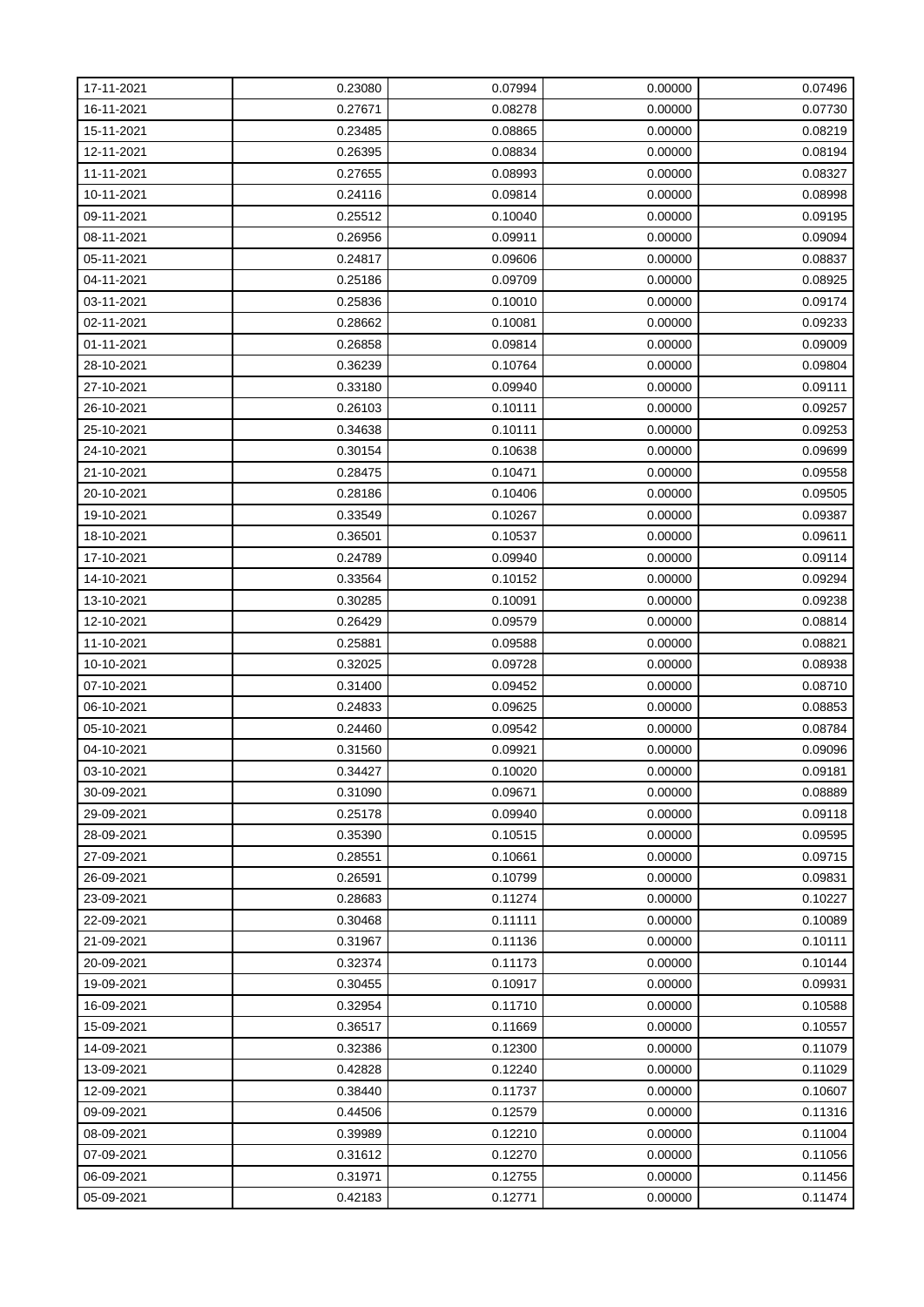| 02-09-2021 | 0.32698 | 0.12937 | 0.00000 | 0.11611 |
|------------|---------|---------|---------|---------|
| 01-09-2021 | 0.31803 | 0.12453 | 0.00000 | 0.11207 |
| 31-08-2021 | 0.31467 | 0.11891 | 0.00000 | 0.10731 |
| 30-08-2021 | 0.43551 | 0.12180 | 0.00000 | 0.10984 |
| 29-08-2021 | 0.39211 | 0.11765 | 0.00000 | 0.10630 |
| 26-08-2021 | 0.39077 | 0.11211 | 0.00000 | 0.10173 |
| 25-08-2021 | 0.28845 | 0.11312 | 0.00000 | 0.10259 |
| 24-08-2021 | 0.29930 | 0.11086 | 0.00000 | 0.10063 |
| 23-08-2021 | 0.30713 | 0.11001 | 0.00000 | 0.09997 |
| 22-08-2021 | 0.36941 | 0.10881 | 0.00000 | 0.09901 |
| 19-08-2021 | 0.27469 | 0.10384 | 0.00000 | 0.09488 |
| 18-08-2021 | 0.25638 | 0.10395 | 0.00000 | 0.09493 |
| 17-08-2021 | 0.33517 | 0.10776 | 0.00000 | 0.09812 |
| 16-08-2021 | 0.30117 | 0.11338 | 0.00000 | 0.10274 |
| 15-08-2021 | 0.31703 | 0.11494 | 0.00000 | 0.10413 |
| 12-08-2021 | 0.37821 | 0.10905 | 0.00000 | 0.09918 |
| 11-08-2021 | 0.28164 | 0.10905 | 0.00000 | 0.09916 |
| 10-08-2021 | 0.27392 | 0.10684 | 0.00000 | 0.09737 |
| 09-08-2021 | 0.28157 | 0.10846 | 0.00000 | 0.09869 |
| 08-08-2021 | 0.34600 | 0.11025 | 0.00000 | 0.10011 |
| 05-08-2021 | 0.39824 | 0.11820 | 0.00000 | 0.10680 |
| 03-08-2021 | 0.42402 | 0.12453 | 0.00000 | 0.11220 |
| 02-08-2021 | 0.34370 | 0.12563 | 0.00000 | 0.11300 |
| 01-08-2021 | 0.36017 | 0.12674 | 0.00000 | 0.11395 |
| 29-07-2021 | 0.45584 | 0.12903 | 0.00000 | 0.11583 |
| 28-07-2021 | 0.44684 | 0.12422 | 0.00000 | 0.11181 |
| 27-07-2021 | 0.39721 | 0.11547 | 0.00000 | 0.10455 |
| 26-07-2021 | 0.30460 | 0.11249 | 0.00000 | 0.10215 |
| 25-07-2021 | 0.35369 | 0.11236 | 0.00000 | 0.10201 |
| 22-07-2021 | 0.28271 | 0.11161 | 0.00000 | 0.10130 |
| 21-07-2021 | 0.30054 | 0.11236 | 0.00000 | 0.10196 |
| 20-07-2021 | 0.33704 | 0.10905 | 0.00000 | 0.09918 |
| 19-07-2021 | 0.37670 | 0.11236 | 0.00000 | 0.10190 |
| 18-07-2021 | 0.37186 | 0.11161 | 0.00000 | 0.10132 |
| 15-07-2021 | 0.28916 | 0.11403 | 0.00000 | 0.10328 |
| 14-07-2021 | 0.33827 | 0.11876 | 0.00000 | 0.10725 |
| 13-07-2021 | 0.34299 | 0.11223 | 0.00000 | 0.10184 |
| 12-07-2021 | 0.36349 | 0.11905 | 0.00000 | 0.10752 |
| 11-07-2021 | 0.30704 | 0.12210 | 0.00000 | 0.11004 |
| 08-07-2021 | 0.39584 | 0.11848 | 0.00000 | 0.10710 |
| 07-07-2021 | 0.39646 | 0.11429 | 0.00000 | 0.10351 |
| 06-07-2021 | 0.38206 | 0.11641 | 0.00000 | 0.10534 |
| 05-07-2021 | 0.37609 | 0.12092 | 0.00000 | 0.10921 |
| 04-07-2021 | 0.36792 | 0.12165 | 0.00000 | 0.10971 |
| 01-07-2021 | 0.35696 | 0.11601 | 0.00000 | 0.10498 |
| 30-06-2021 | 0.37346 | 0.11779 | 0.00000 | 0.10645 |
| 29-06-2021 | 0.31937 | 0.12469 | 0.00000 | 0.11230 |
| 28-06-2021 | 0.32620 | 0.12579 | 0.00000 | 0.11312 |
| 27-06-2021 | 0.44714 | 0.12987 | 0.00000 | 0.11662 |
| 24-06-2021 | 0.33922 | 0.13072 | 0.00000 | 0.11720 |
| 23-06-2021 | 0.40679 | 0.12920 | 0.00000 | 0.11594 |
| 22-06-2021 | 0.35601 | 0.13072 | 0.00000 | 0.11731 |
| 21-06-2021 | 0.30410 | 0.12392 | 0.00000 | 0.11159 |